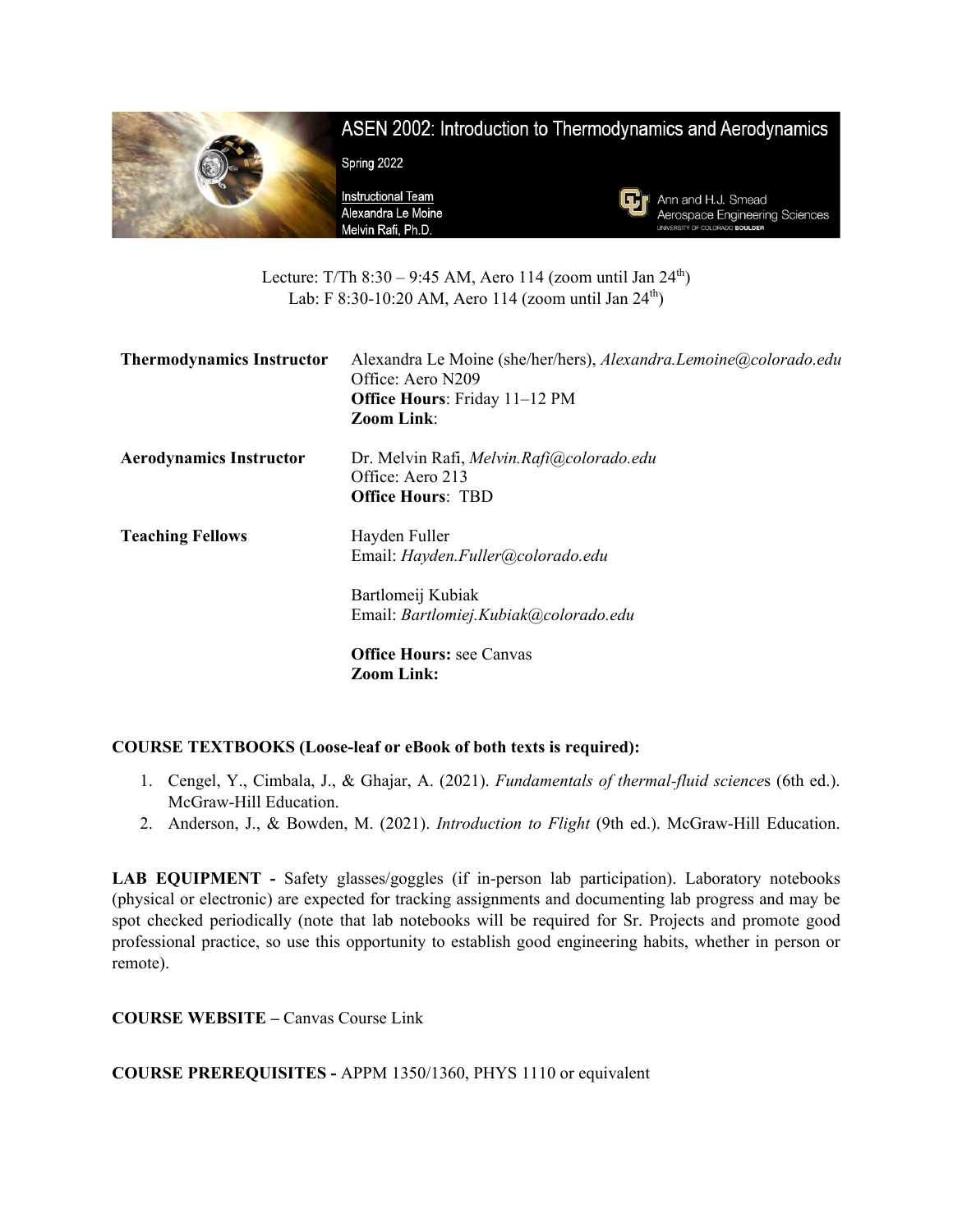# **COURSE COREQUISITES -** APPM 2350 or equivalent, ASEN 2012

**COURSE PURPOSE -** Introduce the fundamental concepts and principles of thermodynamic and fluid dynamic systems. The focus is in areas of general importance to the aerospace engineering discipline. The primary goal is the synthesis of basic science (physics), mathematics, experimental methods for quantitative analyses, and design of general aerospace technology systems.

**COURSE OBJECTIVES** - By the end of this course, you should be able to:

- State the 1st Law of Thermodynamics and to define heat, work, and the difference between various forms of energy [Thermodynamics]
- Identify and describe energy exchanges processes (in terms of various forms of energy, heat, and work) in engineering systems [Thermodynamics]
- Apply the 1st Law of Thermodynamics to a closed system to estimate the required balances of heat and work. [Thermodynamics]
- Apply the 1st Law of Thermodynamics to an open system to estimate the required balances of heat, work, and flow energy. [Thermodynamics]
- Understand the basic concepts of aerodynamics. [Aerodynamics]
- Understand one-dimensional incompressible and compressible flows. [Aerodynamics]
- Understand two-dimensional flows: lift and drag. [Aerodynamics]
- Understand viscous flows. [Aerodynamics]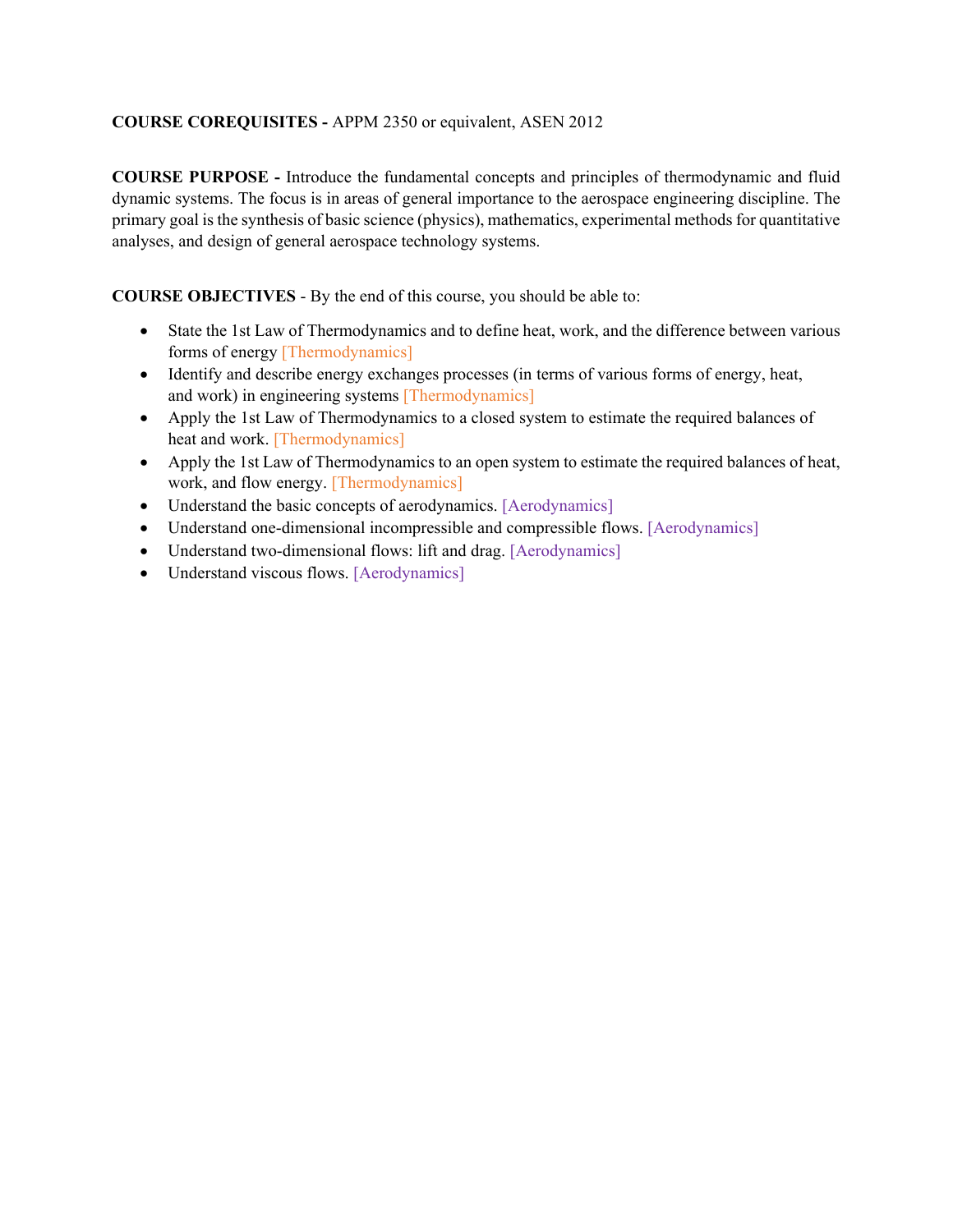# **POLICIES AND PROCEDURES**

# **I. STUDENT EXPECTATIONS**

- o Students are expected to attend all class sessions (lecture and lab) in addition to completing all assignments.
- o For most students striving for B grades or higher, **we recommend that you schedule at least 3-5 hours per week for engaging with this course**. Your background knowledge/experience and other variables may require you to spend additional time. Please plan accordingly by scheduling time on your calendar now. Several factors influence student academic performance and long-term learning. Active engagement in all course activities (e.g., class participation, readings, homework, assignments, projects, studying, etc.) will contribute to your learning and to success in this course. According to research, a metacognitive learning approach combined with practice testing and distribution of practice over time is most effective. The instructional team is available if you are seeking more information on how to be successful in this course. Your academic advisor is another helpful resource to assist you in meeting the requirements of this course.

## **II. INSTRUCTOR EXPECTATIONS**

o You can expect your instructors to be courteous, punctual, well-organized, and prepared for lecture and other class activities; to answer questions clearly; to be available during office hours or to notify you beforehand if they are unable to keep them; to provide a suitable guest lecturer when they are traveling; and to grade uniformly and consistently according to the posted guidelines.

#### **III. COMMUNICATION**

- o Communication of any medical or studies-related needs of absence that are known (nonemergency) should be communicated as soon as possible, and (when possible) any expected impact to assignments/exams should be coordinated with the instructor prior to, not after the fact, of missing a course deadline.
- o **Email** Emails will not be a primary communication method used in course correspondence. Emails sent to instructors or TFs may go unanswered.
- o **Slack –** General questions about homework assignments, syllabus & class policy, lab assignments, and assessments should be posted to the Official Course Slack channel. Any private student questions or coordination should be handled via a direct Slack message to the instructors.
- o **Canvas –** Canvas is the official webpage for this course. All general announcements, assignments, course materials, and grades will be available via Canvas. Direct Canvas messages to instructor will not be a primary communication method. Any Canvas DM sent to the instructor may go unanswered.
- o **Hours of Operation –** All correspondence to instructors and TFs will be handled during regular business hours: M-F 9-5 PM. Any messages sent to the instructional team on off hours, or the weekend will go unanswered.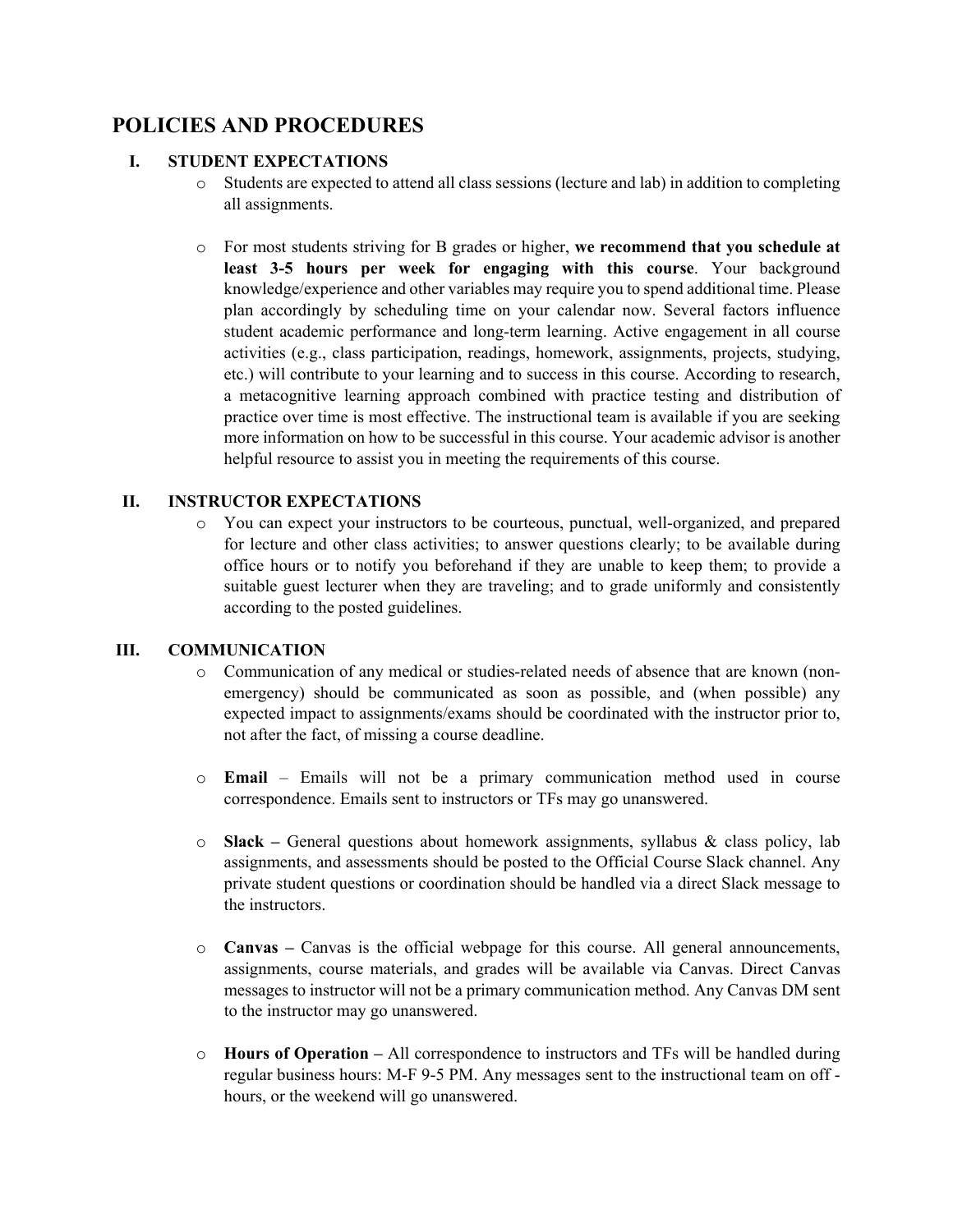#### **IV. HOMEWORK**

o **Homework Format** – Homework assignments will be posted on Canvas. Each homework assignment should be completed individually in one person's handwriting. The written work should be uploaded to Gradescope as a PDF. The problems should be submitted in the same order as in the homework assignment (correctly labeled in Gradescope). Your name (last, first) and assignment number should be visible in the upper portion of each page. Each problem must begin on a new page and clearly labeled. Final answers should be boxed in. To qualify for full credit, each problem should follow the problem-solving method presented in class as follows:

> Problem Statement: Paraphrase the problem statement in your own words. Sketch: Draw a sketch of the system(s) and state(s) that are being considered. Givens: List and organize all the given information. Process/Assumptions: List any assumptions given in the problem statement. Relevant Equations: Write out the governing principles or equations required to solve the problem. Properties: Use property tables to list out required properties needed to perform analysis. Provide references for all tabulated data used. Analysis: Provide step-by-step procedure of your analysis. Include numerical values and units. Box in your final answer. Conclusion/Comments: Answer short answers for questions. Provide 1-2 sentences which comment on the reasonableness of your answer. Write down any observations you have regarding your final answer(s).

- o **Late Homework –** Late assignments will receive a 10%-point reduction per day. Late penalties will be waived if and only if you discuss this with the instructor before the submission deadline.
- o **Homework Solutions –** Complete homework solutions will be posted to Canvas after the homework grades have been distributed.

#### **V. QUIZZES**

- o **Reading quizzes –** There will be 13 (timed) in-class reading quizzes based on the reading assignments which will be administered at the beginning of each Tuesday class.
- o **Lab quizzes –** There will be 2 (timed) lab quizzes which will be administered online through Canvas.
- o **Missed quizzes –** There will be no make-up reading quizzes. The lowest 3 reading quiz grades will be dropped.

#### **VI. EXAMS**

- o There will be two 75-minute exams during the semester and one 2.5-hour comprehensive final exam. One 75-minute comprehensive thermodynamics exam and one 75-minute comprehensive aerodynamics exam, and one 2.5-hour comprehensive thermodynamics and aerodynamics final exam. *All exams will be closed-book, closed-notes with an equation sheet and property tables provided. Calculators are allowed on all exams.*
- o **Missed exams** There will be no make-up exams.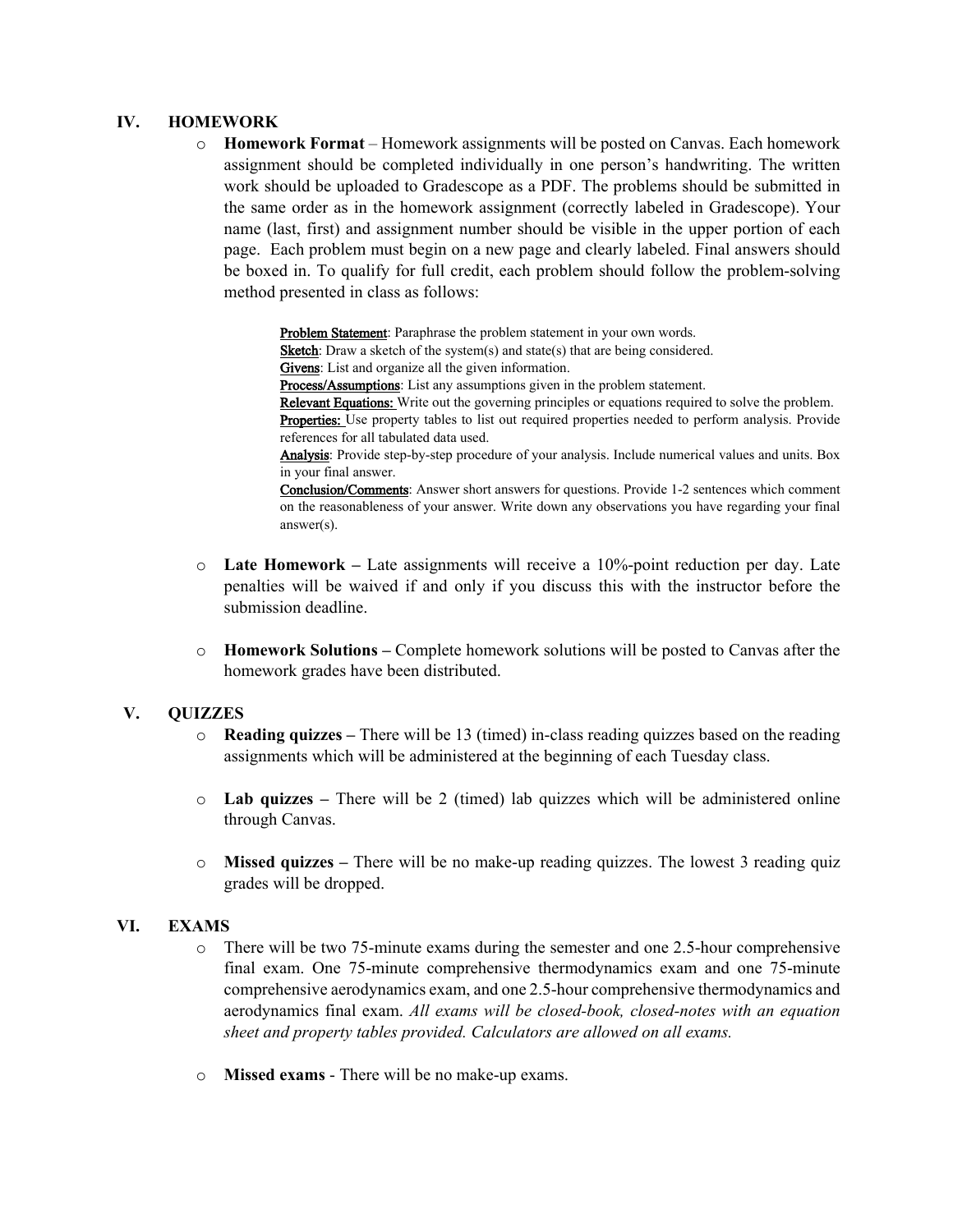o **Comprehensive Final exam –** There will be a mandatory comprehensive final exam in this class. The final examination will assess you on both Thermodynamics and Aerodynamics. *Note: the university provides 2.5 hours for final exam times and as such, the comprehensive final exam may be longer than exams given during the semester*.

# **VII. LAB REPORTS**

- o Experimental lab reports should be completed using a digital word processing program (Word, LaTeX, PDF, etc.). All group member names with relevant assignment information must appear on the cover page. Bottom line - submit all work with a professional appearance. Neatness, clarity, and completeness really do count in the work world!
- o Detailed guidelines for laboratory reports and presentations will be distributed and reviewed separately. Labs are written up and presented in groups, and initially graded as a group effort. Final individual grades for each lab assignment, however, will reflect an anonymous peer evaluation of the group members and professor assessment. The peer assessment is a multiplying factor that can significantly alter your individual grade relative to the group grade. This is done to promote fairness in assigning group grades where individual contributions to the group's work may be unequal, but also to promote equal contribution from all group members.
- o Use of MATLAB is required unless otherwise stated for labs.
- VIII. **HOMEWORK & EXAM GRADING –** If you believe an error was made in grading your homework or exam, you should make a regrade request via Gradescope within 2 weeks of the graded assignment return date. All regrade requests will be reviewed and approved by a course instructor.
	- o The regrade request must include a respectful and short justification of your claim.
	- o Disagreement on the established rubric allocation of points will not be considered.
	- o Points can be added OR removed based on correctness. If a mistake was made in grading and too few points were awarded, the regrade request may increase the final score. If the professor finds a mistake was made in grading and too many points were awarded, then the regrade request may lower the final score.

# **IX. ATTENDENCE & PARTICIPATION**

- o Attendance in both lecture and lab is expected. Some materials covered in lab and lecture will not be in the textbook. Quizzes and exams can cover all materials in the course including lectures, homework, and laboratory work.
- o **iClicker -** Lecture will make use of iClicker Polling software (available through OIT) to survey the class and help facilitate discussions. Students are required to create an iClicker Student account and download the iClicker App on their smartphone or device. If you do not have a smartphone, access to iClicker polling questions is available via web browser. If you do not have an iClicker account, please create an account by going to the OIT iClicker page (OIT iClicker Setup)create an account and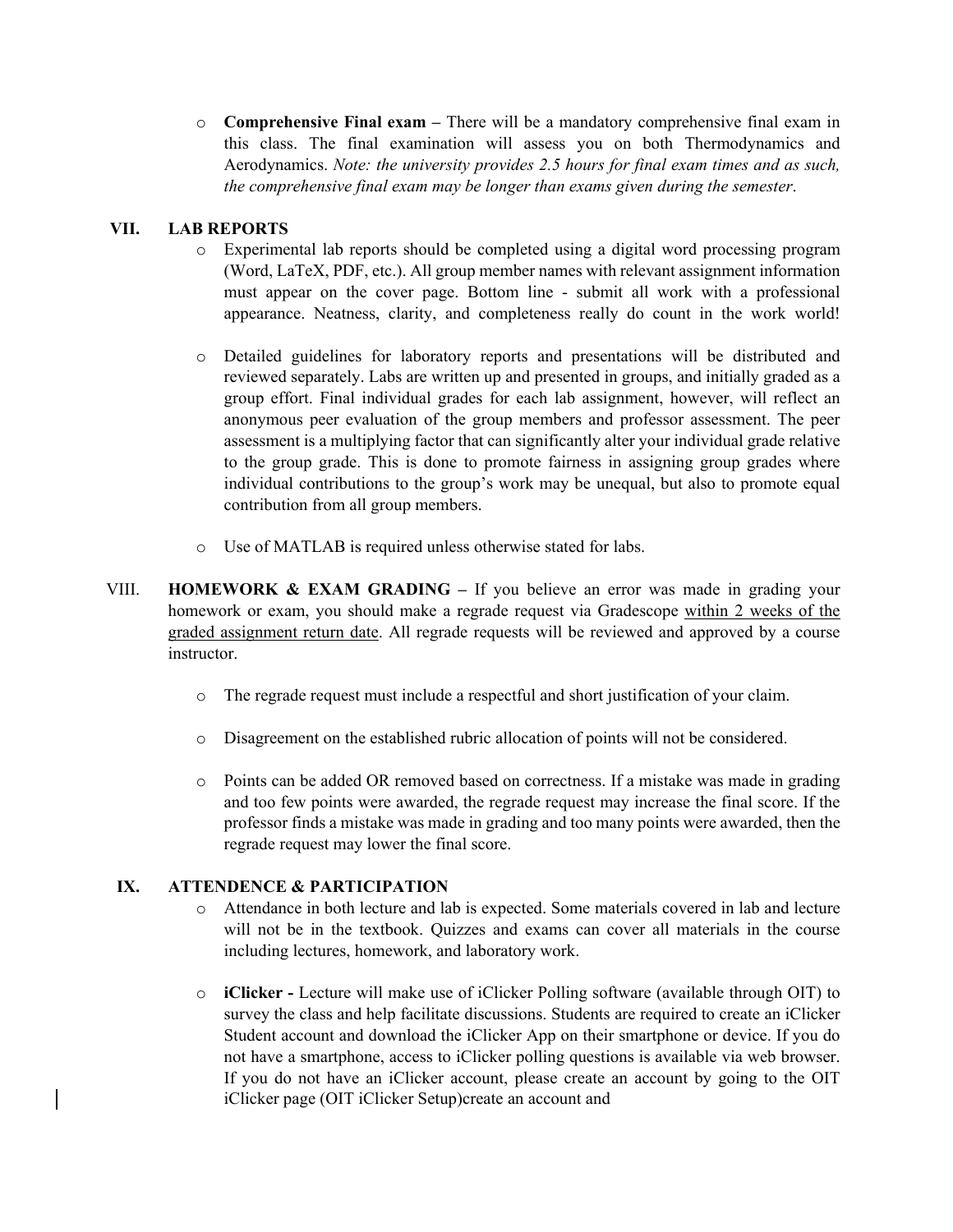- i. Download the iClicker App for your smartphone or device.
- ii. Register for the course here:
- **X. CALCULATION OF COURSE GRADE -** Course grade depends on 2 measures of competency: individual and group assessments.

Individual assessments make up 65% of your total grade and are comprised of:

- i. Lecture & Lab Quizzes =  $12\%$
- ii. Thermodynamics Comprehensive Exam = 10%
- iii. Aerodynamics Comprehensive Exam = 10%
- iv. Thermodynamics & Aerodynamics Comprehensive Exam =  $18\%$
- v. Homework =  $15%$

Group assessments make up 35% of your total grade and are comprised of:

- i. Thermodynamics  $Lab = 15%$
- ii. Aerodynamics Lab =  $15\%$
- iii. Lab Participation = 5%

# **Group assessments will only count if the average grade on individual assessments is a C or above—in other words, if you cannot pass the individual assessments, you cannot pass this course.**

*Note:* We do not curve grades in this course. It is theoretically possible for everyone in the class to get an A (or an F). Your performance depends only on how you do, not on how everyone else in the class does. It is therefore in your best interests to help your classmates within the limits of the academic integrity policy.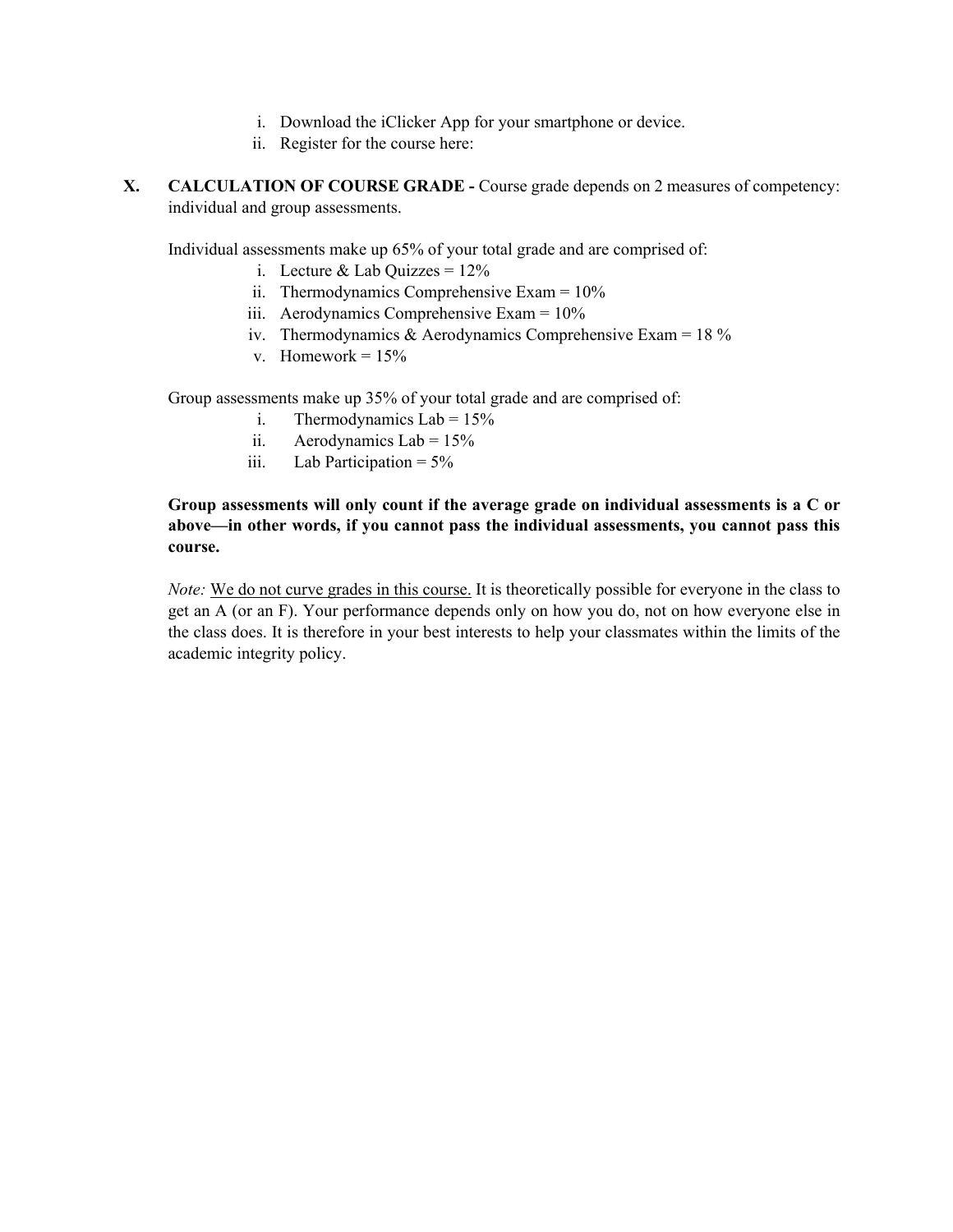# **CU BOULDER POLICIES**

## CLASSROOM BEHAVIOR

Both students and faculty are responsible for maintaining an appropriate learning environment in all instructional settings, whether in person, remote or online. Those who fail to adhere to such behavioral standards may be subject to discipline. Professional courtesy and sensitivity are especially important with respect to individuals and topics dealing with race, color, national origin, sex, pregnancy, age, disability, creed, religion, sexual orientation, gender identity, gender expression, veteran status, political affiliation or political philosophy. For more information, see the policies on classroom behavior and the Student Conduct & Conflict Resolution policies.

## REQUIREMENTS FOR COVID-19

As a matter of public health and safety, all members of the CU Boulder community and all visitors to campus must follow university, department and building requirements and all public health orders in place to reduce the risk of spreading infectious disease. Students who fail to adhere to these requirements will be asked to leave class, and students who do not leave class when asked or who refuse to comply with these requirements will be referred to Student Conduct and Conflict Resolution. For more information, see the policy on classroom behavior and the Student Code of Conduct. If you require accommodation because a disability prevents you from fulfilling these safety measures, please follow the steps in the "Accommodation for Disabilities" statement on this syllabus.

CU Boulder currently requires masks in classrooms and laboratories regardless of vaccination status. This requirement is a precaution to supplement CU Boulder's COVID-19 vaccine requirement. Exemptions include individuals who cannot medically tolerate a face covering, as well as those who are hearingimpaired or otherwise disabled or who are communicating with someone who is hearing-impaired or otherwise disabled and where the ability to see the mouth is essential to communication. If you qualify for a mask-related accommodation, please follow the steps in the "Accommodation for Disabilities" statement on this syllabus. In addition, vaccinated instructional faculty who are engaged in an indoor instructional activity and are separated by at least 6 feet from the nearest person are exempt from wearing masks if they so choose.

If you feel ill and think you might have COVID-19, if you have tested positive for COVID-19, or if you are unvaccinated or partially vaccinated and have been in close contact with someone who has COVID-19, you should stay home and follow the further guidance of the Public Health Office (contacttracing@colorado.edu). If you are fully vaccinated and have been in close contact with someone who has COVID-19, you do not need to stay home; rather, you should self-monitor for symptoms and follow the further guidance of the Public Health Office (contacttracing@colorado.edu). Please email your instructor if you will be missing class due to illness or quarantine.

#### ACCOMMODATION FOR DISABILITIES

If you qualify for accommodations because of a disability, please submit your accommodation letter from Disability Services to your faculty member in a timely manner so that your needs can be addressed. Disability Services determines accommodations based on documented disabilities in the academic environment. Information on requesting accommodations is located on the Disability Services website. Contact Disability Services at 303-492-8671 or dsinfo@colorado.edu for further assistance. If you have a temporary medical condition, see Temporary Medical Conditions on the Disability Services website.